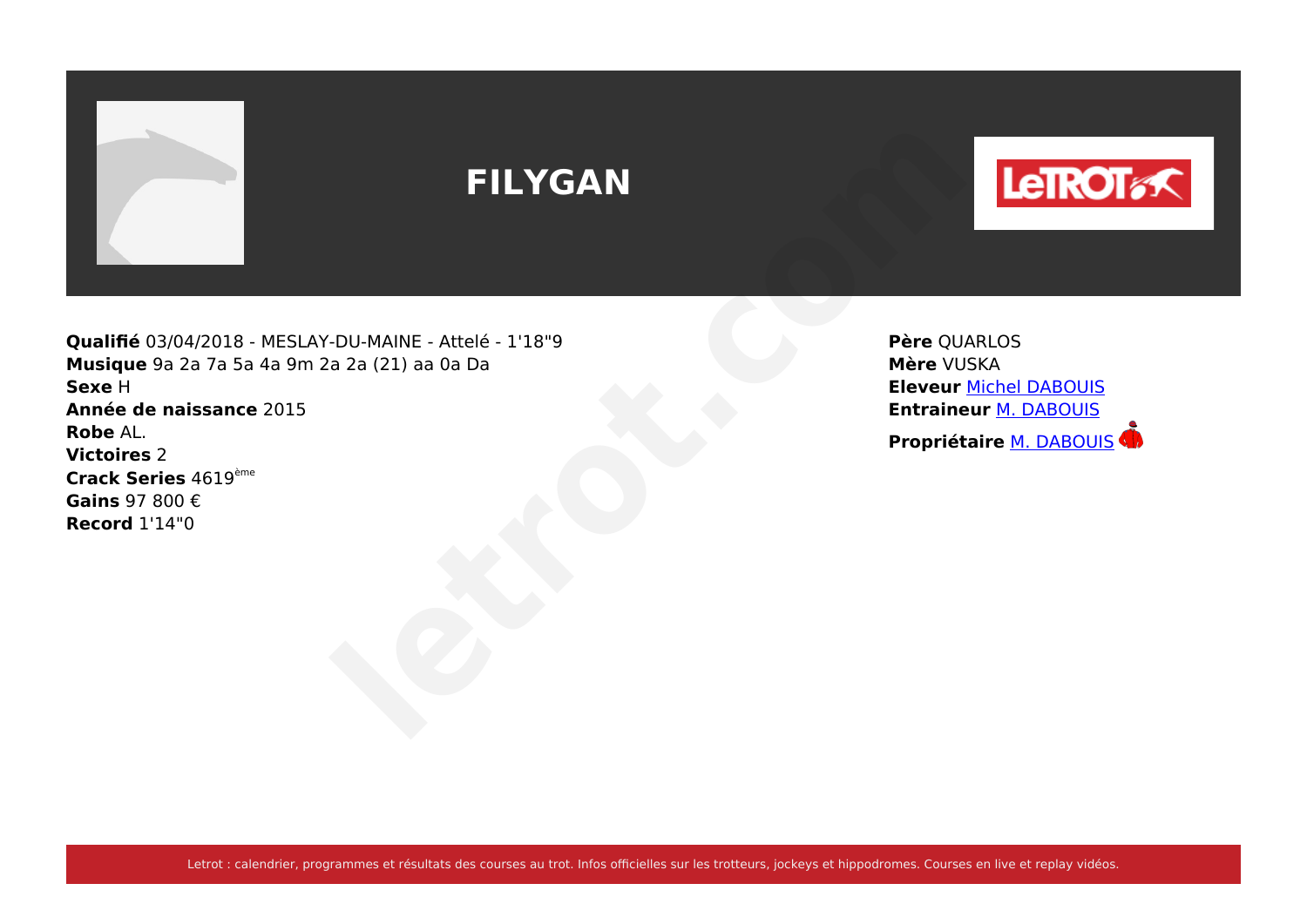## **Dernières performances**

| <b>Date</b> | Rang           | Réduc.<br>km | Fer.           | <b>Driver/Jockey Entraineur</b> |                   | <b>Hippodrome</b>      | Corde | Nom du prix                                              | Cat.<br>Course |   | Spéc. Allocation Dist. Piste Départ |         |        |            |
|-------------|----------------|--------------|----------------|---------------------------------|-------------------|------------------------|-------|----------------------------------------------------------|----------------|---|-------------------------------------|---------|--------|------------|
| 16/06/22    | 9              | 1'15"6       | $\pmb{\times}$ | TH. TOUCHARD                    | <b>M. DABOUIS</b> | <b>ANGERS</b>          | D     | PRIX LES GENTLEMEN DE<br><b>L'EQUIPEMENT</b>             | B              | Α | 0€                                  | 3 1 5 0 |        |            |
| 06/06/22    | 2              |              | $\pmb{\times}$ | TH. TOUCHARD                    | <b>M. DABOUIS</b> | <b>RANES</b>           | D     | <b>PRIX DE RANES</b>                                     | Н              | Α | 4 000€                              | 3 1 5 0 |        |            |
| 22/05/22    | $\overline{7}$ |              | $\pmb{\times}$ | TH. TOUCHARD                    | <b>M. DABOUIS</b> | <b>ECOMMOY</b>         | D     | PRIX DE LA VILLE<br><b>D'ECOMMOY</b>                     | E              | Α | 230€                                | 2 7 5 0 |        |            |
| 08/05/22    | 5              | 1'15''9      | $\pmb{\times}$ | <b>G. MONTHULE</b>              | <b>M. DABOUIS</b> | <b>LE MANS</b>         | G     | PRIX JEAN-YVES BACHELOT                                  | F              | A | 900€                                | 2975    |        |            |
| 01/05/22    | 4              |              | $\pmb{\times}$ | TH. TOUCHARD                    | <b>M. DABOUIS</b> | <b>FOUGERES</b>        | D     | <b>PRIX CITROEN SODIAM</b>                               | E              | Α | 1760€                               | 3 2 0 0 |        |            |
| 18/04/22    | 9              | 1'16"0       | $\pmb{\times}$ | A. DABOUIS                      | <b>M. DABOUIS</b> | <b>CHERBOURG</b>       | G     | <b>PX HUITRES LES PARCS ST</b><br><b>VAAST CH.MICHEL</b> | G              | М | 0€                                  | 2 6 2 5 |        |            |
| 06/04/22    | 2              | 1'16''0      | $\pmb{\times}$ | A. MOURAUD                      | <b>M. DABOUIS</b> | <b>ANGERS</b>          | D     | <b>PRIX INTERMEDE</b>                                    | G              | Α | 1 500€                              | 2 3 5 0 | $\sim$ | <b>AUT</b> |
| 20/03/22    | 2              | 1'17"0       | $\pmb{\times}$ | <b>A. MOURAUD</b>               | <b>M. DABOUIS</b> | <b>CHOLET</b>          | D     | <b>PRIX QUERSHING</b>                                    | G              | Α | 1 250€                              | 2 8 2 5 |        |            |
| 27/12/21    | DA             |              | $\pmb{\times}$ | <b>A. DABOUIS</b>               | <b>M. DABOUIS</b> | <b>ARGENTAN</b>        | D     | PRIX DE LA TABLE DE<br><b>CATHERINE</b>                  | E              | Α | 0€                                  | 2 9 0 0 |        |            |
| 16/12/21    | $\mathbf 0$    |              | $\pmb{\times}$ | H. MARIE                        | <b>M. DABOUIS</b> | <b>CABOURG</b>         | D     | <b>PRIX D'ANISY</b>                                      | F              | A | 0€                                  | 2 7 7 5 |        |            |
| 06/12/21    | DA             |              | $\pmb{\times}$ | <b>TH. TOUCHARD</b>             | <b>M. DABOUIS</b> | <b>NANTES</b>          | G     | <b>GRAND PRIX COEUR</b><br><b>D'ESTUAIRE</b>             | F              | Α | 0€                                  | 3 0 2 5 |        |            |
| 20/11/21    | DA             |              | $\pmb{\times}$ | H. MARIE                        | <b>M. DABOUIS</b> | LAVAL                  | G     | PRIX LE BISTROT DU<br><b>PAVILLON</b>                    | E              | Α | 0€                                  | 2 8 5 0 |        |            |
| 07/11/21    | 7              | 1'16''0      | $\pmb{\times}$ | A. DABOUIS                      | <b>M. DABOUIS</b> | <b>MACHECOUL</b>       | G     | PRIX DE LA SOCIETE DE<br><b>CORDEMAIS</b>                | F              | М | 180€                                | 2 700   |        |            |
| 24/10/21    | 2              | 1'15''9      | $\pmb{\times}$ | <b>TH. TOUCHARD</b>             | <b>M. DABOUIS</b> | <b>MACHECOUL</b>       | G     | <b>PRIX KESACO PHEDO</b>                                 | F              | Α | 3 500€                              | 2 7 2 5 |        |            |
| 26/09/21    | $\overline{4}$ |              | $\pmb{\times}$ | TH. TOUCHARD                    | <b>M. DABOUIS</b> | <b>CHATEAUROUX</b>     | D     | <b>PRIX SUPER U DE SAINT-</b><br><b>BENOIT-DU-SAULT</b>  | H              | М | 1 280€                              | 2 9 2 5 |        |            |
| 12/09/21    | $\overline{7}$ |              | $\pmb{\times}$ | <b>CH. BOISEAU</b>              | <b>M. DABOUIS</b> | <b>ECOMMOY</b>         | D     | <b>PRIX DU BAR PMU "LE</b><br><b>VINCENNES"</b>          | E              | A | 140€                                | 2 7 7 5 |        |            |
| 05/09/21    | DA             |              | $\pmb{\times}$ | <b>TH. TOUCHARD</b>             | <b>M. DABOUIS</b> | <b>LANDIVISIAU</b>     | D     | PRIX BAR PMU "LE BRAZZA"<br><b>LANDIVISIAU</b>           | E              | Α | 0€                                  | 2 6 2 5 |        |            |
| 29/08/21    | 8              |              | $\pmb{\times}$ | <b>TH. TOUCHARD</b>             | <b>M. DABOUIS</b> | ROYAN-ATLANTIQUE       | D     | <b>GRAND PRIX BARON</b><br><b>D'ARDEUIL AOC BUZET</b>    | E              | A | 0€                                  | 2 4 7 5 |        |            |
| 22/08/21    | DA             |              | $\pmb{\times}$ | <b>M. DABOUIS</b>               | <b>M. DABOUIS</b> | <b>DURTAL</b>          | D     | <b>PRIX DE LA CARRIERE</b>                               | F              | Α | 0€                                  | 2 8 2 5 |        |            |
| 07/08/21    | $\overline{2}$ |              | $\pmb{\times}$ | A. DABOUIS                      | <b>M. DABOUIS</b> | LA CHARTRE-SUR-LE-LOIR | G     | <b>PRIX MARCEL ET DANIEL</b><br><b>RIVIERE</b>           | F              | Α | 3 250€                              | 2 9 2 5 |        |            |
| 14/07/21    | 6              |              | $\pmb{\times}$ | <b>TH. TOUCHARD</b>             | <b>M. DABOUIS</b> | SAINT-PIERRE-LA-COUR   | D     | PRIX CLAUDE LE FEUVRE                                    | F              | A | 260€                                | 2 6 2 5 |        |            |
| 05/07/21    | 9              | 1'15''4      | $\pmb{\times}$ | TH. TOUCHARD                    | <b>M. DABOUIS</b> | <b>NANTES</b>          | G     | <b>PRIX DE LA HOUSSINIERE</b>                            | F              | A | 0€                                  | 3 0 2 5 |        |            |

Letrot : calendrier, programmes et résultats des courses au trot. Infos officielles sur les trotteurs, jockeys et hippodromes. Courses en live et replay vidéos.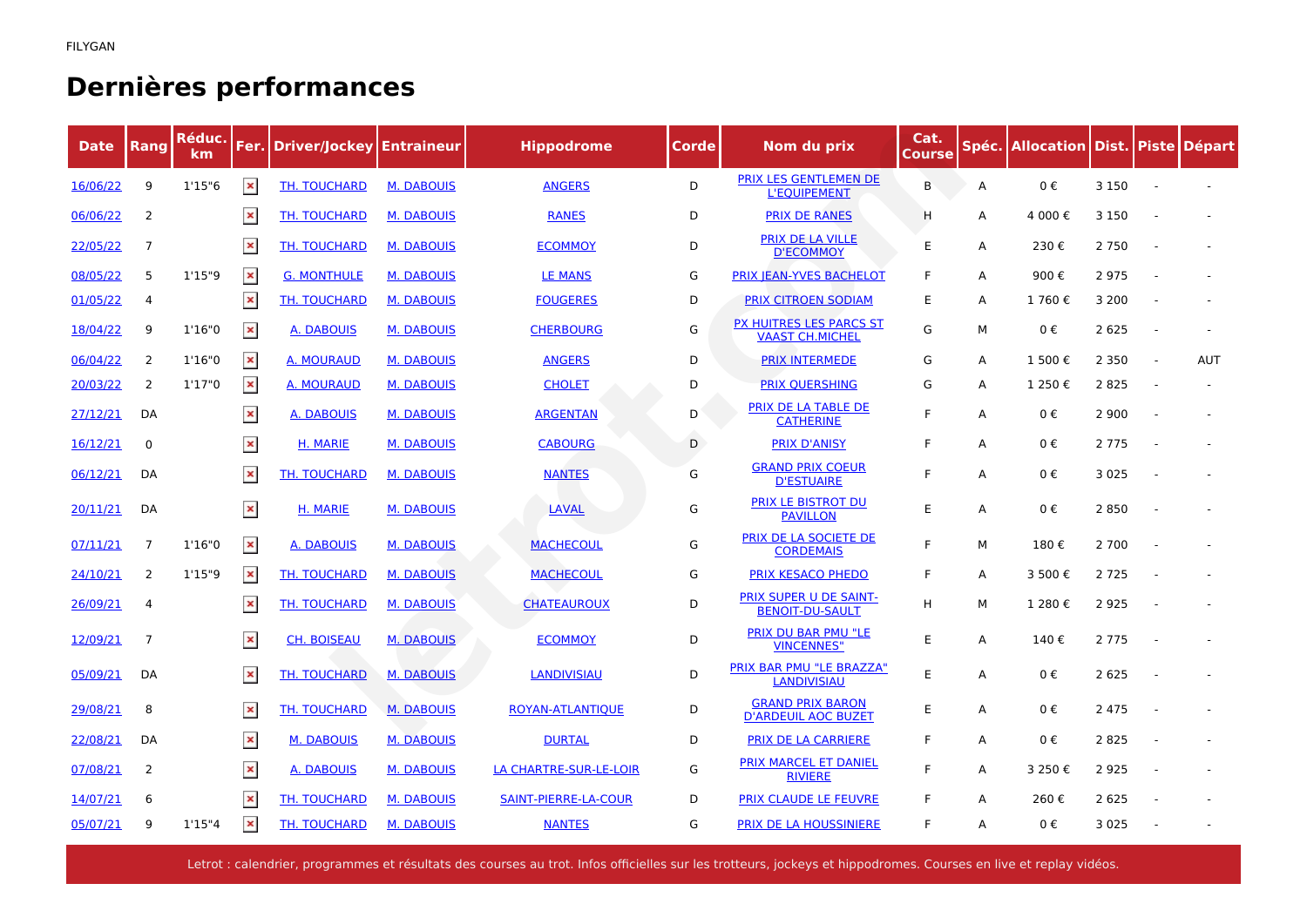| <b>Date</b> | Rang           | <u>Réduc.</u><br>km. |                | <b>Fer.   Driver/Jockey   Entraineur</b> |                   | <b>Hippodrome</b>                         | Corde | Nom du prix                                                         | Cat.<br>Course | Spéc. | Allocation   Dist.   Piste   Départ |         |                |            |
|-------------|----------------|----------------------|----------------|------------------------------------------|-------------------|-------------------------------------------|-------|---------------------------------------------------------------------|----------------|-------|-------------------------------------|---------|----------------|------------|
| 27/06/21    | 2              |                      | $\pmb{\times}$ | TH. TOUCHARD                             | <b>M. DABOUIS</b> | <b>LA ROCHE-POSAY</b>                     | G     | PRIX DE L'ENTRACTE - PRIX<br><b>SARL CHIQUET</b>                    | F              | Α     | 3 500 €                             | 3 1 7 5 |                |            |
| 20/06/21    | 2              |                      | $\pmb{\times}$ | A. DABOUIS                               | <b>M. DABOUIS</b> | SAINT-PIERRE-LA-COUR                      | D     | <b>GRAND PRIX DE LA</b><br><b>COMMUNE DE SAINT-PIERRE</b>           | F              | A     | 4 500€                              | 2 600   |                |            |
| 06/06/21    | 4              |                      | $\pmb{\times}$ | <b>A. DABOUIS</b>                        | <b>M. DABOUIS</b> | <b>RAMBOUILLET</b>                        | G     | <u>PRIX DE LA VILLE DE</u><br><b>RAMBOUILLET</b>                    | D              | м     | 1440€                               | 2 8 2 5 |                |            |
| 23/05/21    | 0              |                      | $\pmb{\times}$ | <b>A. DABOUIS</b>                        | <b>M. DABOUIS</b> | <b>DURTAL</b>                             | D     | <b>PRIX JEAN ROUSSEAU</b>                                           | F              | Α     | 0€                                  | 2 8 5 0 |                |            |
| 09/05/21    | 5              |                      | $\pmb{\times}$ | <b>M. DABOUIS</b>                        | <b>M. DABOUIS</b> | NEUILLE-PONT-PIERRE                       | G     | PRIX DE LA COMMUNAUTE DE<br><b>COMMUNES</b>                         | F              | A     | 700€                                | 3 0 2 5 |                |            |
| 01/05/21    | 4              |                      | $\pmb{\times}$ | <b>TH. TOUCHARD</b>                      | <b>M. DABOUIS</b> | <b>CHOLET</b>                             | D     | <b>PRIX LE COIN DU DIGITAL</b>                                      | F              | Α     | 1 200€                              | 2 8 2 5 |                |            |
| 25/04/21    | DA             |                      | $\pmb{\times}$ | A. DABOUIS                               | <b>M. DABOUIS</b> | NEUILLE-PONT-PIERRE                       | G     | <b>PRIX DES SOCIETAIRES</b>                                         | E              | м     | 0€                                  | 3 0 0 0 |                |            |
| 04/04/21    | DA             |                      | $\pmb{\times}$ | <b>A. DABOUIS</b>                        | <b>M. DABOUIS</b> | <b>CORDEMAIS</b>                          | G     | <b>PRIX CREDIT MUTUEL</b>                                           | F              | A     | $0 \in$                             | 2825    |                |            |
| 29/03/21    | 1              | 1'15"5               | $\pmb{\times}$ | <b>A. DABOUIS</b>                        | <b>M. DABOUIS</b> | <b>VIRE NORMANDIE</b>                     | D     | <b>PRIX ROBLEDO</b><br><b>CONSTRUCTIONS - VIRE</b><br><b>NORMAN</b> | D              | Α     | 9 900€                              | 2 8 2 5 |                |            |
| 20/03/21    | 4              | 1'15"8               | $\pmb{\times}$ | H. MARIE                                 | <b>M. DABOUIS</b> | <b>CHOLET</b>                             | D     | <b>PRIX ABRIVERT</b>                                                | D              | A     | 1 360€                              | 2 800   |                |            |
| 01/03/21    | 1              | 1'14"0               | $\pmb{\times}$ | A. DABOUIS                               | <b>M. DABOUIS</b> | LE CROISE-LAROCHE                         | G     | <b>PRIX DES SAULES</b>                                              | F              | Α     | 8 100€                              | 2 700   | $\sim$         | <b>AUT</b> |
| 15/02/21    | $\overline{7}$ | 1'16''3              |                | H. MARIE                                 | <b>M. DABOUIS</b> | <b>PORNICHET</b>                          | G     | <b>PRIX D'ERMUR</b>                                                 | D              | A     | 220€                                | 2 7 2 5 |                |            |
| 08/02/21    | DA             |                      | $\pmb{\times}$ | <b>BASTIEN JOSEPH</b>                    | <b>M. DABOUIS</b> | <b>VINCENNES</b>                          | G     | <b>PRIX DE DAUMESNIL</b>                                            | E              | М     | 0€                                  | 2 8 5 0 | PP             |            |
| 23/01/21    | 8              | 1'16''8              | $\pmb{\times}$ | H. MARIE                                 | <b>M. DABOUIS</b> | <b>CORDEMAIS</b>                          | G     | <b>PRIX DES MIMOSAS</b>                                             | D              | A     | 0€                                  | 2 8 2 5 |                |            |
| 09/01/21    | 5              | 1'15"0               | $\pmb{\times}$ | A. DABOUIS                               | <b>M. DABOUIS</b> | <b>VINCENNES</b>                          | G     | PRIX DE FONTENAY-EN-<br><b>PARISIS</b>                              | E              | м     | 1 650€                              | 2 2 0 0 | GPP            |            |
| 28/12/20    | 7              | 1'16''8              | $\pmb{\times}$ | <b>M. DABOUIS</b>                        | <b>M. DABOUIS</b> | <b>NANTES</b>                             | G     | <b>PRIX HARDI DU MENHIR</b>                                         | E              | A     | 180€                                | 3 0 0 0 | $\sim$         |            |
| 17/12/20    | 6              | 1'14''6              | $\pmb{\times}$ | <b>M. DABOUIS</b>                        | <b>M. DABOUIS</b> | <b>MESLAY-DU-MAINE</b>                    | D     | <b>PRIX DE LA NEIGE</b>                                             | F              | A     | 320€                                | 2 600   | $\blacksquare$ | <b>AUT</b> |
| 10/11/20    | 6              | 1'14"8               | $\pmb{\times}$ | A. DABOUIS                               | <b>M. DABOUIS</b> | <b>BORDEAUX</b>                           | D     | <b>PRIX MARQUISE DE</b><br><b>MORATALLA</b>                         | F              | A     | 320€                                | 2 5 5 0 |                | <b>AUT</b> |
| 25/10/20    | 3              | 1'16''7              | $\pmb{\times}$ | A. DABOUIS                               | <b>M. DABOUIS</b> | LE MONT-SAINT-MICHEL-<br><b>PONTORSON</b> | D     | <b>ANCIENS PRESIDENTS DES</b><br>STES DE CO (Gr A)                  | F              | Α     | 1 680€                              | 2 6 7 5 |                |            |
| 12/10/20    | DA             |                      | $\pmb{\times}$ | <b>A. DABOUIS</b>                        | <b>M. DABOUIS</b> | <b>NUILLE-SUR-VICOIN</b>                  | G     | <b>PRIX YVES LECHAT (Gr A)</b>                                      | F              | Α     | 0€                                  | 2875    |                |            |
| 27/09/20    | 3              |                      | $\pmb{\times}$ | <b>P. VENTURA</b>                        | <b>M. DABOUIS</b> | <b>MORLAIX</b>                            | G     | PRIX DES BENEVOLES (Gr B)                                           | F              | A     | 1 680€                              | 2 6 2 5 |                |            |
| 13/09/20    | 8              |                      | $\pmb{\times}$ | P. VENTURA                               | <b>M. DABOUIS</b> | <b>RAMBOUILLET</b>                        | G     | PRIX DU TIMBRE DE<br>L'HIPPODROME (Gr B)                            | F              | Α     | 0€                                  | 2 8 2 5 |                |            |
| 06/09/20    | 5              | 1'17"5               | $\pmb{\times}$ | A. DABOUIS                               | <b>M. DABOUIS</b> | <b>TOURS-CHAMBRAY</b>                     | D     | <b>PRIX DU PMU "LE SAINT-</b><br><b>CLOUD"</b>                      | F.             | Α     | 700€                                | 2 8 2 5 |                |            |
| 23/08/20    | 4              |                      | $\pmb{\times}$ | <b>M. DABOUIS</b>                        | <b>M. DABOUIS</b> | <b>DURTAL</b>                             | D     | <b>PRIX MICHEL DESMARRES</b>                                        | F              | A     | 1 040€                              | 2 8 5 0 |                |            |
| 15/08/20    | 5              |                      | $\pmb{\times}$ | <b>M. DABOUIS</b>                        | <b>M. DABOUIS</b> | <b>VIBRAYE</b>                            | D     | <b>PRIX PIERRE AUCLAIR</b>                                          | F              | A     | 650€                                | 3 1 2 5 |                |            |

Letrot : calendrier, programmes et résultats des courses au trot. Infos officielles sur les trotteurs, jockeys et hippodromes. Courses en live et replay vidéos.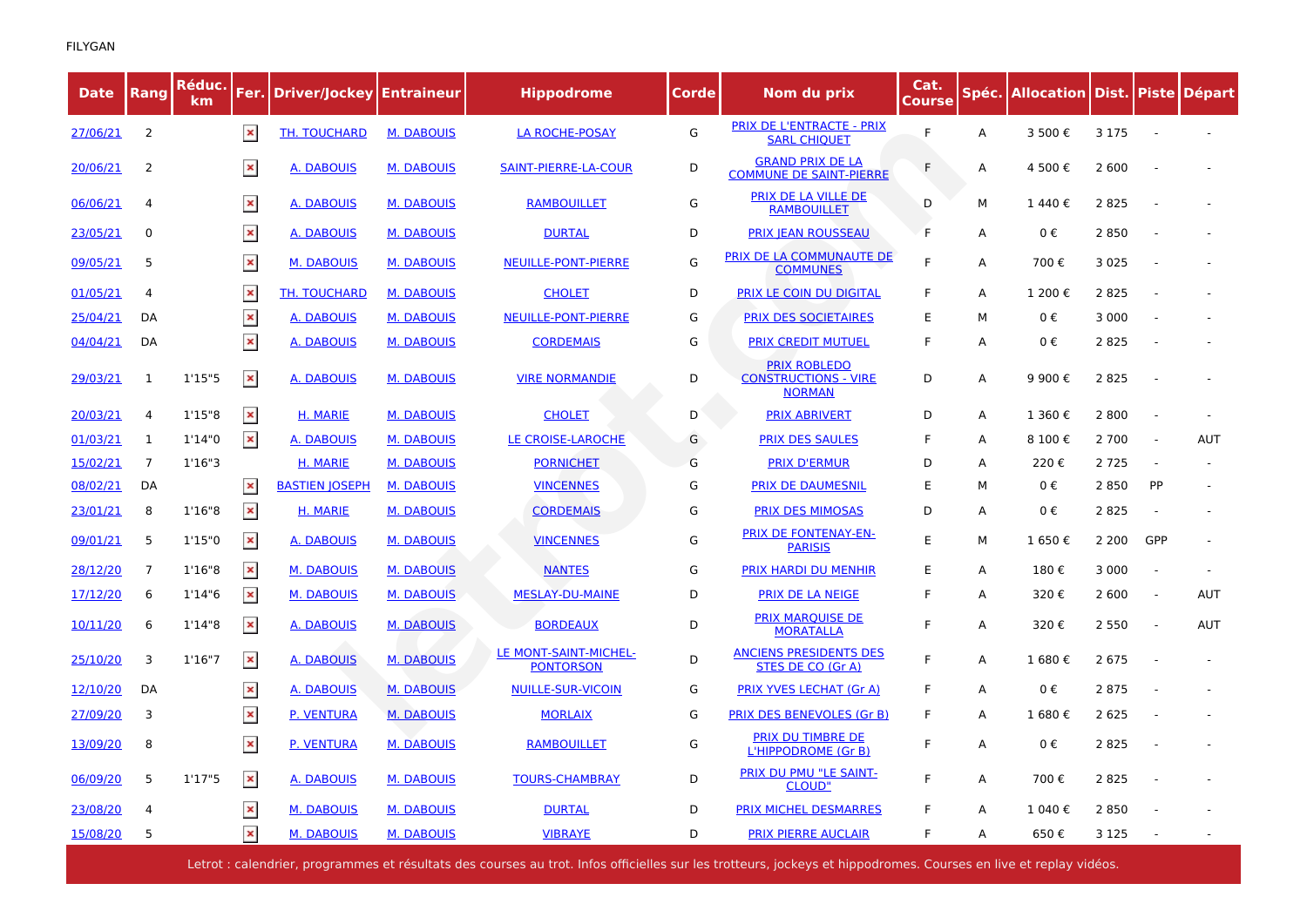| <b>Date</b> | <b>Rang</b>    | Réduc.<br>km | Fer.           | Driver/Jockey   Entraineur |                   | <b>Hippodrome</b>                               | Corde | Nom du prix                                               | Cat.<br><b>Course</b> | Spéc. | Allocation   Dist.   Piste   Départ |         |        |            |
|-------------|----------------|--------------|----------------|----------------------------|-------------------|-------------------------------------------------|-------|-----------------------------------------------------------|-----------------------|-------|-------------------------------------|---------|--------|------------|
| 01/08/20    | 4              | 1'17''9      | $\pmb{\times}$ | <b>A. DABOUIS</b>          | <b>M. DABOUIS</b> | <b>LES SABLES D'OLONNE</b>                      | G     | <b>PRIX CHARLES FOURNIER</b>                              | D                     | A     | 1 600€                              | 2 6 5 0 | $\sim$ | <b>AUT</b> |
| 26/07/20    | 2              |              | $\pmb{\times}$ | A. DABOUIS                 | <b>M. DABOUIS</b> | <b>CHATEAU-DU-LOIR</b>                          | G     | PRIX DE BONLIEU ET DU<br><b>CONSEIL DEP (Gr A)</b>        | F                     | A     | 3 000€                              | 2 600   |        |            |
| 14/07/20    | 8              |              | $\pmb{\times}$ | A. DABOUIS                 | <b>M. DABOUIS</b> | <b>DURTAL</b>                                   | D     | <b>PRIX ROBERT SIONNEAU</b>                               | F                     | Α     | 0€                                  | 2 8 5 0 |        |            |
| 21/06/20    | 9              | 1'16''1      | $\pmb{\times}$ | <b>P. VENTURA</b>          | <b>M. DABOUIS</b> | <b>MONDOUBLEAU (A LE MANS)</b>                  | D     | <b>PRIX SUPER U</b>                                       | F                     | Α     | $0 \in$                             | 2975    |        |            |
| 07/06/20    | 3              | 1'16"3       | $\pmb{\times}$ | <b>P. VENTURA</b>          | <b>M. DABOUIS</b> | SAINT-AUBIN-LES-ELBEUF (A<br><b>MAUQUENCHY)</b> | G     | <b>PRIX DU JOURNAL D'ELBEUF</b>                           | F                     | A     | 1820€                               | 2850    |        |            |
| 30/05/20    | 3              | 1'15''6      | $\pmb{\times}$ | TH. TOUCHARD               | <b>M. DABOUIS</b> | <b>THOUARS (A PONTCHATEAU)</b>                  | G     | <b>PRIX JACQUES BAUDON (Gr</b><br>$\Delta$                | F                     | A     | 1 680€                              | 2 8 2 5 |        |            |
| 21/05/20    | 2              | 1'15''7      | $\pmb{\times}$ | A. DABOUIS                 | <b>M. DABOUIS</b> | <b>NANTES</b>                                   | G     | PRIX DU CANTON DE SAINT-<br><b>MARS-LA-IAILLE</b>         | E                     | A     | 4 500 €                             | 3 0 0 0 |        |            |
| 15/05/20    | 2              | 1'15''4      | $\pmb{\times}$ | <b>TH. TOUCHARD</b>        | <b>M. DABOUIS</b> | <b>GRAIGNES</b>                                 | G     | <b>PRIX LES MAITRES LAITIERS</b>                          | E                     | A     | 4 500 €                             | 2 700   |        |            |
| 15/03/20    | 2              | 1'15''9      | $\pmb{\times}$ | TH. TOUCHARD               | <b>M. DABOUIS</b> | <b>CORDEMAIS</b>                                | G     | PRIX DE LA ST PATRICK                                     | E                     | A     | 4 750 €                             | 2 8 2 5 |        |            |
| 28/02/20    | 3              | 1'17''2      | $\pmb{\times}$ | A. DABOUIS                 | <b>M. DABOUIS</b> | <b>LAVAL</b>                                    | G     | <b>PRIX FEU VIOLET</b>                                    | Ε                     | A     | 2 520€                              | 2 8 7 5 |        |            |
| 17/02/20    | 5              | 1'17''3      | $\pmb{\times}$ | A. DABOUIS                 | <b>M. DABOUIS</b> | <b>NANTES</b>                                   | G     | <b>PRIX ISTRAEKI (Gr B)</b>                               | E                     | М     | 650€                                | 3 0 0 0 |        |            |
| 09/02/20    | DA             |              | $\pmb{\times}$ | <b>M. DABOUIS</b>          | <b>M. DABOUIS</b> | <b>VIRE NORMANDIE</b>                           | D     | <b>PRIX DES MACHINES</b><br><b>AGRICOLES BRIAR (Gr B)</b> | F                     | A     | $0 \in$                             | 2825    |        |            |
| 02/02/20    | 3              | 1'19"9       | $\pmb{\times}$ | <b>M. DABOUIS</b>          | <b>M. DABOUIS</b> | <b>MACHECOUL</b>                                | G     | PRIX HIPPO.SMARTURF.FR (Gr<br>B)                          | E                     | A     | 1820€                               | 2 700   |        |            |
| 19/01/20    | $\overline{7}$ | 1'18''3      |                | <b>M. DABOUIS</b>          | <b>M. DABOUIS</b> | <b>ARGENTAN</b>                                 | D     | PRIX VINCENT MUSELLI (Gr A)                               | F                     | A     | 130€                                | 2 8 7 5 |        |            |
| 01/12/19    | DA             |              |                | TH. TOUCHARD               | <b>M. DABOUIS</b> | <b>MAURE DE BRETAGNE</b>                        | G     | PRIX WWW.FEDERATION-<br><b>OUEST.FR (Gr C)</b>            | G                     | A     | $0 \in$                             | 2 2 5 0 |        |            |
| 17/11/19    | DA             |              |                | TH. TOUCHARD               | <b>M. DABOUIS</b> | <b>GRAIGNES</b>                                 | G     | <b>PRIX ERNEST BOUFFARD</b>                               | F                     | м     | $0 \in$                             | 2 700   |        |            |
| 03/11/19    | DA             |              | $\pmb{\times}$ | A. DABOUIS                 | <b>M. DABOUIS</b> | <b>LIGNIERES EN BERRY</b>                       | G     | <b>PRIX PARIS-TURF (Gr B)</b>                             | F                     | Α     | 0€                                  | 2 8 2 5 |        |            |
| 27/10/19    | 2              | 1'17''5      | $\pmb{\times}$ | H. MARIE                   | <b>M. DABOUIS</b> | <b>VIRE NORMANDIE</b>                           | D     | PX LA PRESSE DU BOCAGE -<br><b>VILLERS- (Gr A)</b>        | F                     | A     | 3 250€                              | 2 8 2 5 |        |            |
| 06/10/19    | 4              |              | $\pmb{\times}$ | <u>A. DABOUIS</u>          | <b>M. DABOUIS</b> | <b>NUILLE-SUR-VICOIN</b>                        | G     | <b>PRIX CREDIT MUTUEL (Gr A)</b>                          | н                     | Α     | 880€                                | 2 8 7 5 |        |            |
| 22/09/19    | DA             |              | $\pmb{\times}$ | A. DABOUIS                 | <b>M. DABOUIS</b> | <b>CHOLET</b>                                   | D     | <b>PRIX SUAUDEAU TRAITEUR</b><br>(Gr B)                   | F                     | A     | 0€                                  | 2 8 2 5 |        |            |
| 15/09/19    | DA             |              |                | H. MARIE                   | <b>M. DABOUIS</b> | <b>CHATEAUROUX</b>                              | D     | <b>PRIX AEB</b>                                           | F                     | A     | $0 \in$                             | 2 9 2 5 |        |            |
| 08/09/19    | DA             |              |                | TH. TOUCHARD               | <b>M. DABOUIS</b> | <b>GUINGAMP</b>                                 | D     | PRIX JOSEPH LE MONNIER (Gr<br>$\Delta$                    | H                     | A     | $0 \in$                             | 2 7 2 5 |        |            |
| 25/08/19    | 4              |              |                | <b>A. DABOUIS</b>          | <b>M. DABOUIS</b> | <b>VIBRAYE</b>                                  | D     | <b>PRIX PROSPER ET MAURICE</b><br>PINEAU (Gr A)           | F.                    | Α     | 960€                                | 2 500   |        |            |
| 06/08/19    | 2              |              |                | A. DABOUIS                 | <b>M. DABOUIS</b> | <b>AVRANCHES</b>                                | G     | PRIX SOCIETE GENERALE (Gr<br>A)                           |                       | A     | 3 000€                              | 2 700   |        |            |
| 28/07/19    | 4              |              |                | A. DABOUIS                 | <b>M. DABOUIS</b> | ROCHEFORT-SUR-LOIRE                             | D     | <b>PRIX DU PIC MARTIN (Gr B)</b>                          | F                     | A     | 960€                                | 2 4 0 0 |        |            |

Letrot : calendrier, programmes et résultats des courses au trot. Infos officielles sur les trotteurs, jockeys et hippodromes. Courses en live et replay vidéos.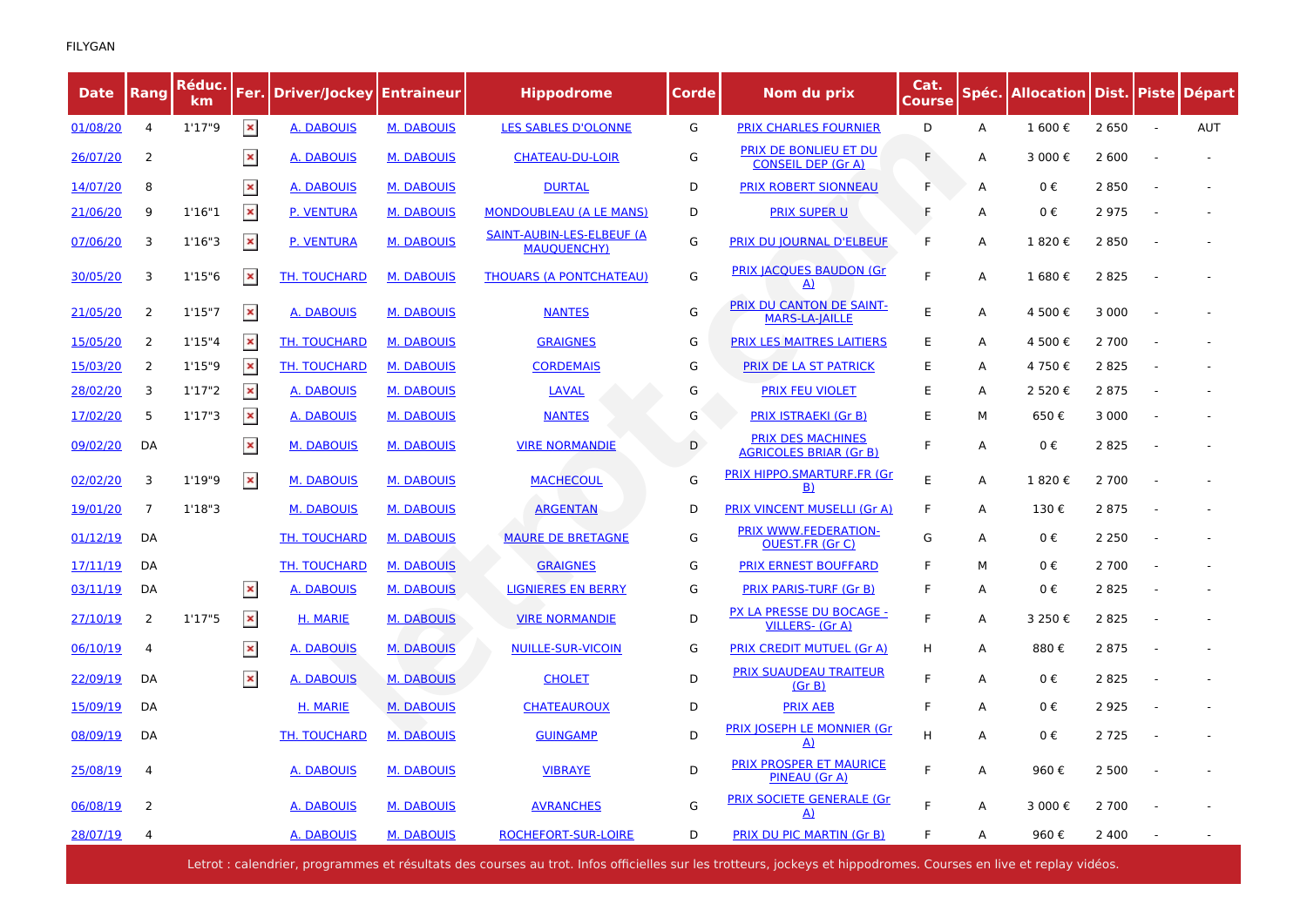| <b>Date</b> | Rang           | Réduc.<br>km | Fer. Driver/Jockey Entraineur |                   | <b>Hippodrome</b>         | <b>Corde</b>             | Nom du prix                                              | Cat.<br><b>Course</b> |             | Spéc. Allocation Dist. Piste Départ |         |                          |  |
|-------------|----------------|--------------|-------------------------------|-------------------|---------------------------|--------------------------|----------------------------------------------------------|-----------------------|-------------|-------------------------------------|---------|--------------------------|--|
| 21/07/19    | DA             |              | <b>V. CHARIL</b>              | <b>M. DABOUIS</b> | <b>BAGNOLES DE L'ORNE</b> | $\mathsf D$              | PRIX DE L'HOTEL DU BERYL<br>(Gr B)                       | $\mathsf F$           | $\mathsf A$ | $0\;\mathbb{E}$                     | 2 8 5 0 |                          |  |
| 13/07/19    | $\overline{2}$ |              | <b>A. DABOUIS</b>             | <b>M. DABOUIS</b> | <b>MONTMIRAIL</b>         | D                        | <b>PRIX COMMUNAUTE DE</b><br><b>COMMUNES DE L'HUISNE</b> | H                     | A           | 2 750€                              | 2 2 0 0 |                          |  |
| 30/06/19    | 4              |              | <b>A. DABOUIS</b>             | <b>M. DABOUIS</b> | <b>SABLE-SUR-SARTHE</b>   | G                        | <b>PRIX HUET PAYSAGES (Gr B)</b>                         | F                     | A           | 1 040€                              | 2 8 2 5 |                          |  |
| 07/10/18    | 5              | 1'19"3       | <b>A. DABOUIS</b>             | <b>M. DABOUIS</b> | <b>LE MANS</b>            | ${\mathsf G}$            | PRIX DU PAYS DU MANS (Gr<br>B)                           | G                     | Α           | 600€                                | 2 3 0 0 | $\overline{\phantom{a}}$ |  |
| 12/08/18    | DA             |              | A. DABOUIS                    | <b>M. DABOUIS</b> | LA CHARTRE-SUR-LE-LOIR    | G                        | PRIX DE LA SOCIETE DU<br><b>CHEVAL FRAN (Gr A)</b>       | F                     | A           | $0 \in$                             | 2 5 0 0 | ÷,                       |  |
| 29/07/18    | $\mathbf 0$    |              | A. DABOUIS                    | <b>M. DABOUIS</b> | <b>CHATEAU-DU-LOIR</b>    | G                        | <b>PRIX HENRI CHABIN</b>                                 | F                     | A           | $0 \in$                             | 2 5 7 5 |                          |  |
| 03/04/18    | $\blacksquare$ | 1'18"9       |                               | <b>M. DABOUIS</b> | <b>MESLAY-DU-MAINE</b>    | $\overline{\phantom{a}}$ | QUALIFICATION                                            | $\blacksquare$        | Α           | $\sim$                              |         |                          |  |
|             |                |              |                               |                   |                           |                          |                                                          |                       |             |                                     |         |                          |  |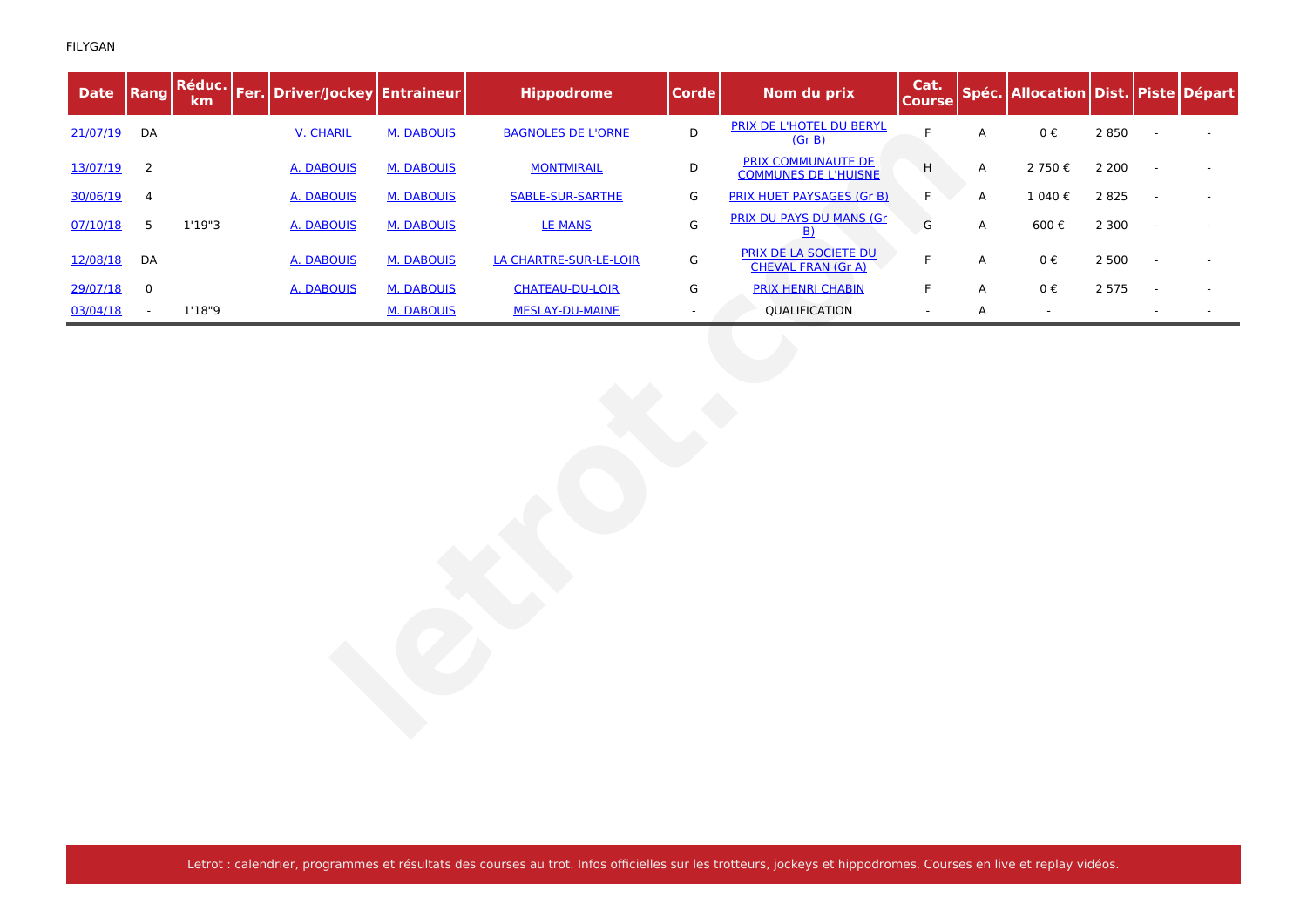#### **Prochaines courses**

| <b>Date</b> |                          | Heure   Fer.   Driver/Jockey | <b>Hippodrome</b>                         | <b>Corde</b>  | Nom du<br>prix                                        | Cat.<br><b>Course</b> |         | Spéc. Allocation Dist. Piste Départ Statut |         |                          |                          |     |
|-------------|--------------------------|------------------------------|-------------------------------------------|---------------|-------------------------------------------------------|-----------------------|---------|--------------------------------------------|---------|--------------------------|--------------------------|-----|
| 30/06/2022  | $\blacksquare$           |                              | <b>VICHY</b>                              | $\mathsf D$   | <b>PRIX DE LA</b><br><b>BOURBOULE</b>                 | $\mathsf F$           | $\sf A$ | 28 000€                                    | 2 9 5 0 | $\sim$                   | $\blacksquare$           | ENG |
| 30/06/2022  | $\overline{\phantom{a}}$ |                              | <b>LAVAL</b>                              | G             | <b>PRIX DE LA</b><br><b>COTE</b><br><b>D'ARGENT</b>   | G                     | A       | 6 000 $\epsilon$                           | 2 8 5 0 | $\blacksquare$           | $\sim$                   | ENG |
| 30/06/2022  | $\blacksquare$           |                              | <b>LAVAL</b>                              | G             | <b>PRIX DE LA</b><br><b>COTE</b><br><b>D'EMERAUDE</b> | E                     | М       | 26 000€                                    | 2 8 5 0 | $\overline{\phantom{a}}$ | $\overline{\phantom{a}}$ | ENG |
| 30/06/2022  | $\blacksquare$           |                              | <b>LAVAL</b>                              | ${\mathsf G}$ | <b>PRIX DE LA</b><br><b>COTE D'AMOUR</b>              | $\mathsf C$           | A       | 30 000 €                                   | 2 8 5 0 | $\overline{\phantom{a}}$ | $\overline{\phantom{a}}$ | ENG |
| 01/07/2022  | $\blacksquare$           |                              | LE MONT-SAINT-MICHEL-<br><b>PONTORSON</b> | $\mathsf{D}$  | <b>GRAND PRIX</b><br><b>MAURICE JAN</b>               | $\mathsf D$           | A       | 33 000€                                    | 2 6 7 5 | $\sim$                   | $\sim$                   | ENG |
|             |                          |                              |                                           |               |                                                       |                       |         |                                            |         |                          |                          |     |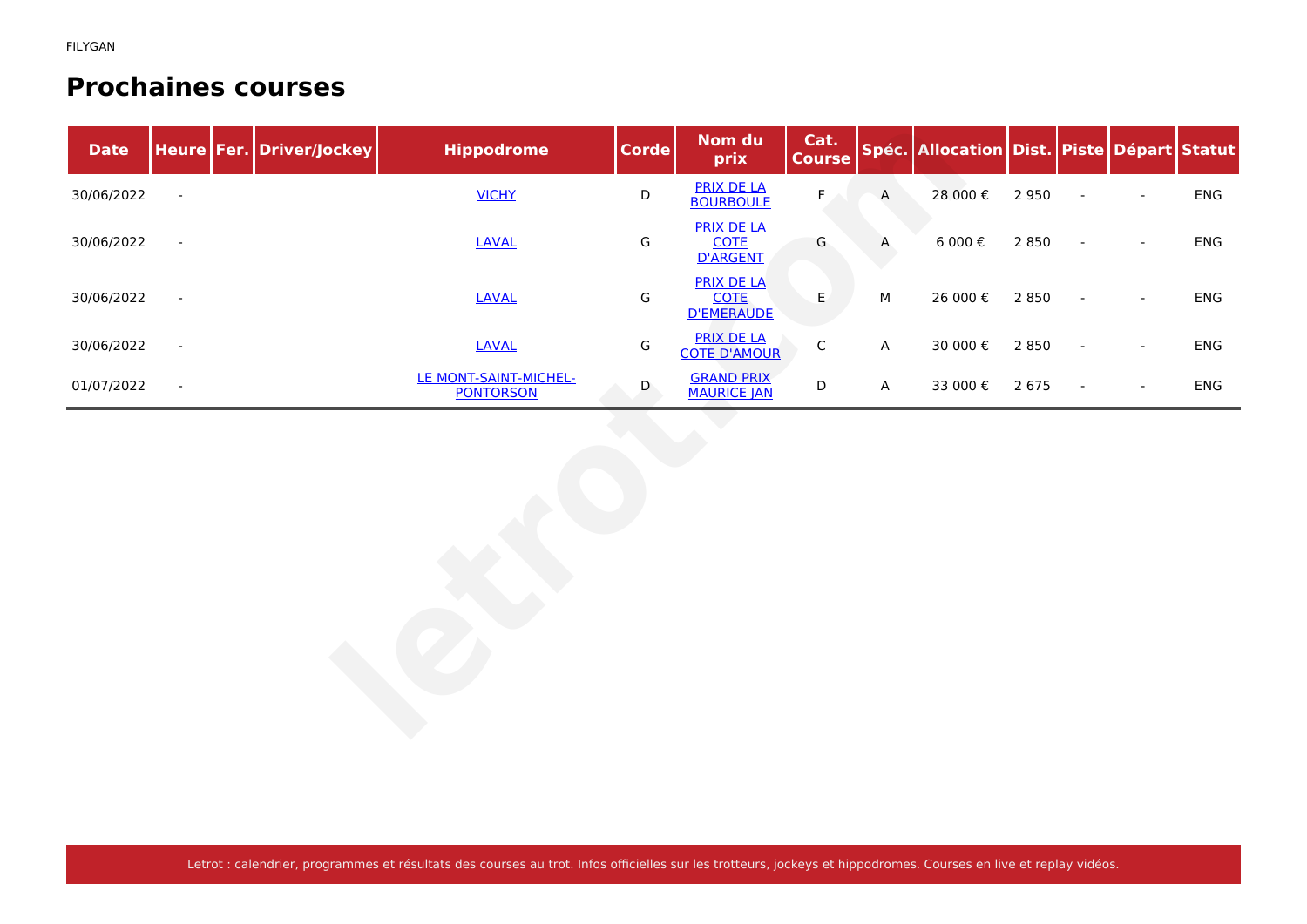## **Meilleures performances**

| <b>Date</b> | Rang Fer.      |                | <b>Hippodrome</b>           | Nom du prix                                                         | Cat.<br>Course |   | Spéc. Allocation Driver/Jockey Entraineur Propriétaire |                   |                   | Réduc.<br>km |
|-------------|----------------|----------------|-----------------------------|---------------------------------------------------------------------|----------------|---|--------------------------------------------------------|-------------------|-------------------|--------------|
| 29/03/2021  | $\mathbf{1}$   | $\pmb{\times}$ | <b>VIRE NORMANDIE</b>       | <b>PRIX ROBLEDO</b><br><b>CONSTRUCTIONS - VIRE</b><br><b>NORMAN</b> | $\mathsf D$    | Α | 9 900 € A. DABOUIS                                     | <b>M. DABOUIS</b> | <b>M. DABOUIS</b> | 1'15"5       |
| 01/03/2021  | $\mathbf{1}$   | $\pmb{\times}$ | LE CROISE-LAROCHE           | <b>PRIX DES SAULES</b>                                              | $\mathsf F$    | Α | 8 100 € A. DABOUIS                                     | M. DABOUIS        | <b>M. DABOUIS</b> | 1'14''0      |
| 15/03/2020  | 2              | $\pmb{\times}$ | <b>CORDEMAIS</b>            | PRIX DE LA ST PATRICK                                               | $\sf E$        | Α | 4 750 € TH. TOUCHARD                                   | <b>M. DABOUIS</b> | M. DABOUIS        | 1'15''9      |
| 20/06/2021  | $\overline{2}$ | $\pmb{\times}$ | <b>SAINT-PIERRE-LA-COUR</b> | <b>GRAND PRIX DE LA</b><br><b>COMMUNE DE SAINT-PIERRE</b>           | $\mathsf F$    | Α | 4 500 € A. DABOUIS                                     | <b>M. DABOUIS</b> | <b>M. DABOUIS</b> |              |
| 21/05/2020  | 2              | $\pmb{\times}$ | <b>NANTES</b>               | PRIX DU CANTON DE SAINT-<br><b>MARS-LA-JAILLE</b>                   | $\mathsf E$    | Α | 4 500 € A. DABOUIS                                     | <b>M. DABOUIS</b> | <b>M. DABOUIS</b> | 1'15''7      |
|             |                |                |                             |                                                                     |                |   |                                                        |                   |                   |              |